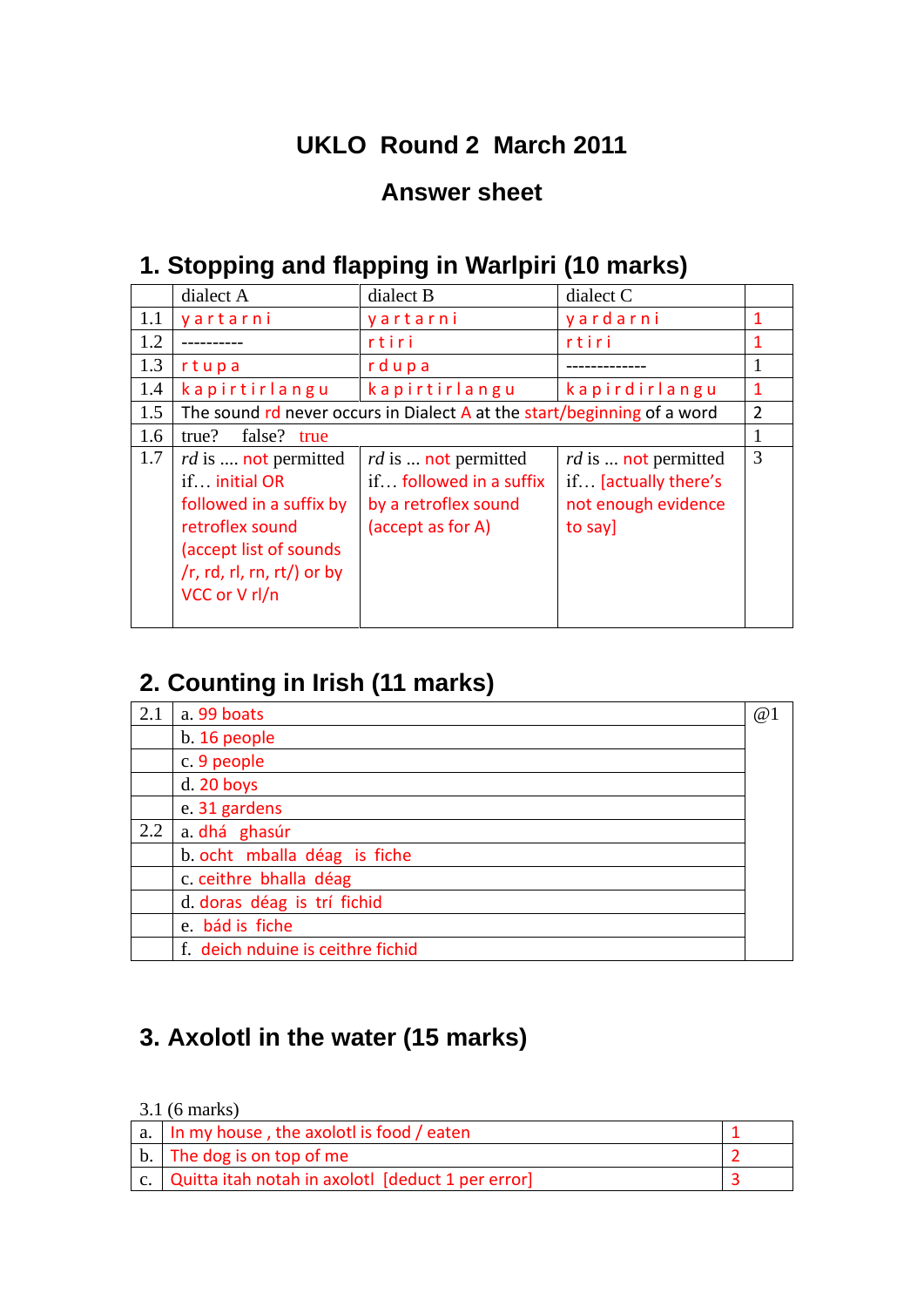3.2 (10 marks)

| Word order is VSO (verb-subject-object).                                                                                                                                               |                |
|----------------------------------------------------------------------------------------------------------------------------------------------------------------------------------------|----------------|
| There is no copula 'to be.'                                                                                                                                                            |                |
| Verbs take prefixes for the persons of their subjects and                                                                                                                              | $\overline{2}$ |
| objects:                                                                                                                                                                               |                |
| • qu- for third person object,                                                                                                                                                         |                |
| · ni- for first person subject,                                                                                                                                                        |                |
| • nech- for first person object.                                                                                                                                                       |                |
| • We also know that ni- appears before qu-.                                                                                                                                            |                |
| The bare form of each noun ends in -tl after vowels, -tli after<br>consonants, and $\text{}-\text{li}$ after $\text{--}l$ .                                                            |                |
| If the noun is possessed, it drops the suffix $-\frac{t}{\frac{t}{t}}$ and takes<br>a prefix for the person of its possessor:                                                          |                |
| $\bullet$ <i>i</i> - for third person,                                                                                                                                                 |                |
| • <i>no</i> - for first person.                                                                                                                                                        |                |
| Then its possessor follows it.                                                                                                                                                         |                |
| In exactly the same way, prepositions $(\text{pan}, \text{meaning 'in}/\text{on'})$<br>agree with their objects, which then follow them.                                               | $\overline{2}$ |
| The bare form always appears with the preposed particle in,<br>except sentence-initially (as in 1 and 2). The particle <i>in</i> never<br>appears unless the noun is in its bare form. | $\overline{2}$ |
|                                                                                                                                                                                        |                |

# **4. A script for the Ndyuka (20 marks)**

|               | 1. missing word $(s)$ | 15 | 2. meanings              | 5    |
|---------------|-----------------------|----|--------------------------|------|
| A             | sa                    | @1 | will                     | @1/3 |
| $\bf{B}$      | de taki               |    | they say                 |      |
| $\mathcal{C}$ | siki fu mi            |    | my illness               |      |
| D             | mi sa go              |    | I will go                |      |
| ${\bf E}$     | afaka                 |    | Afaka                    |      |
| ${\bf F}$     | tu                    |    | two                      |      |
| G             | a sa gi me            |    | he will give me          |      |
| H             | pamalibo              |    | Paramaribo               |      |
| $\mathbf I$   | mi ede                |    | my head                  |      |
| J             | gadu                  |    | god                      |      |
| $\bf K$       | bigi                  |    | begin                    |      |
| $\mathbf{L}$  | siki fu dede          |    | deathly ill              |      |
| M             | abi moni              |    | have money               |      |
| $\mathbf N$   | ala                   |    | all                      |      |
| $\Omega$      | ma mi sa taki abena   |    | but I will talk to Abena |      |